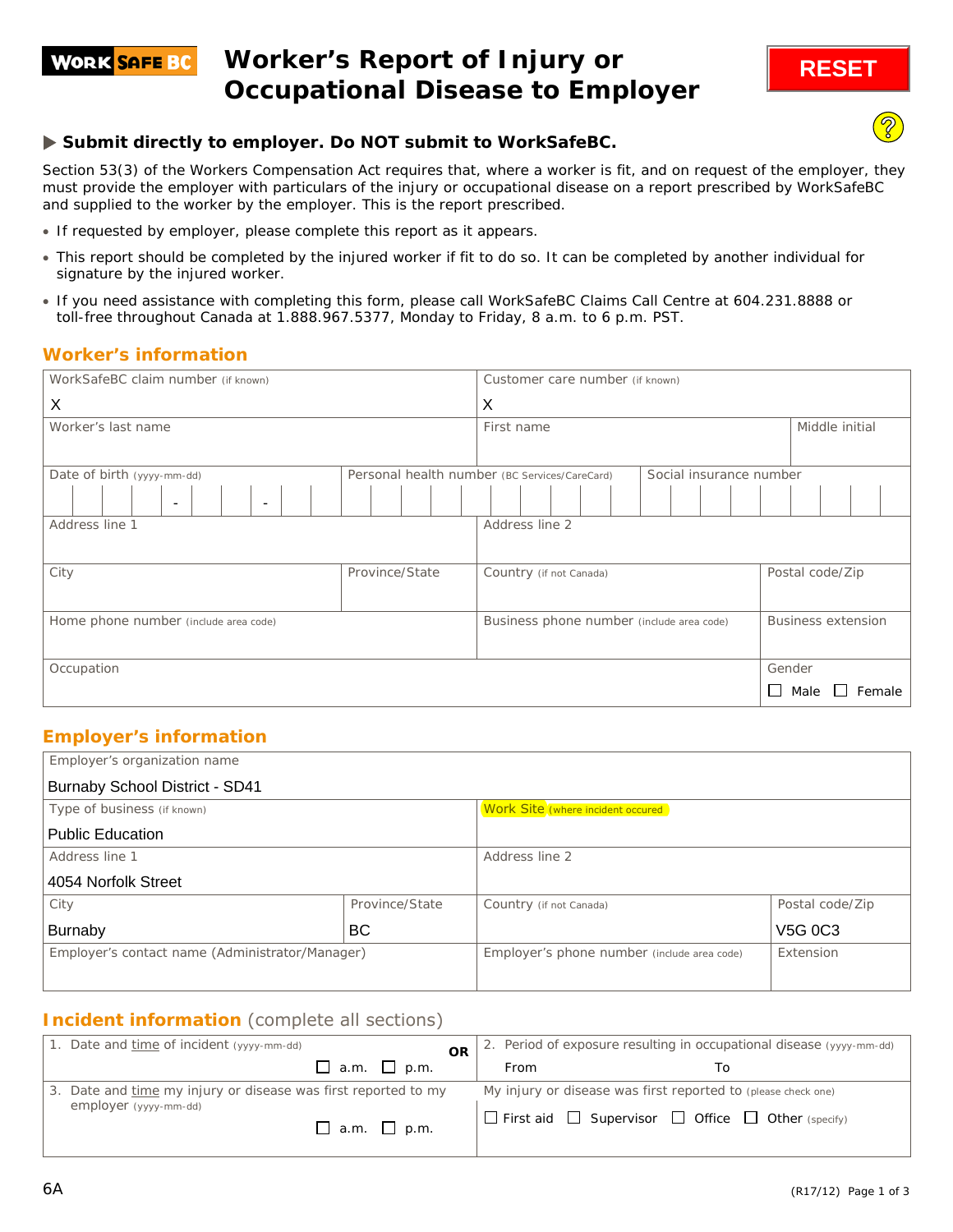## **Worker's Report of Injury or WORK SAFE BC Occupational Disease to Employer**

| Worker's last name<br>First name                                                                                                 |                                                                               | Middle initial | WorkSafeBC claim number |                                                              |   |  |  |                                                    |
|----------------------------------------------------------------------------------------------------------------------------------|-------------------------------------------------------------------------------|----------------|-------------------------|--------------------------------------------------------------|---|--|--|----------------------------------------------------|
|                                                                                                                                  |                                                                               |                |                         |                                                              | X |  |  |                                                    |
|                                                                                                                                  | Social insurance number                                                       |                |                         |                                                              |   |  |  | Personal health number (BC Services card/CareCard) |
|                                                                                                                                  |                                                                               |                |                         |                                                              |   |  |  |                                                    |
|                                                                                                                                  |                                                                               |                |                         |                                                              |   |  |  |                                                    |
| <b>Incident information</b> (continued)                                                                                          |                                                                               |                |                         |                                                              |   |  |  |                                                    |
| 4. Name of person reported to                                                                                                    |                                                                               |                |                         |                                                              |   |  |  |                                                    |
|                                                                                                                                  |                                                                               |                |                         |                                                              |   |  |  |                                                    |
| Did you receive first aid?<br>5.                                                                                                 | 6. Date of first aid (yyyy-mm-dd)                                             |                |                         | 7. Name of first aid attendant                               |   |  |  |                                                    |
| $\Box$ No<br>$\Box$ Yes<br>▶                                                                                                     |                                                                               | X              |                         |                                                              |   |  |  |                                                    |
| Did you go to the hospital, a<br>8.                                                                                              | 9. If yes, provide date of visit and name of physician or provider (if known) |                |                         |                                                              |   |  |  |                                                    |
| medical clinic, or see a physician?                                                                                              |                                                                               |                |                         |                                                              |   |  |  |                                                    |
| $\Box$ No<br>$\Box$ Yes<br>▶                                                                                                     | X                                                                             |                |                         |                                                              |   |  |  |                                                    |
| 10. Address of physician or provider (if known)                                                                                  |                                                                               |                |                         |                                                              |   |  |  |                                                    |
|                                                                                                                                  |                                                                               |                |                         |                                                              |   |  |  |                                                    |
| 11. Are you aware of any pre-existing                                                                                            | If yes, please explain                                                        |                |                         |                                                              |   |  |  |                                                    |
| pain or disability in the area of                                                                                                |                                                                               |                |                         |                                                              |   |  |  |                                                    |
| your reported injury?                                                                                                            |                                                                               |                |                         |                                                              |   |  |  |                                                    |
| $\Box$ Yes<br>$\Box$ No<br>▶                                                                                                     |                                                                               |                |                         |                                                              |   |  |  |                                                    |
| 12. Was protective equipment being used?                                                                                         |                                                                               |                |                         | 13. Were there any witnesses? If yes, please provide name(s) |   |  |  |                                                    |
| $\Box$ Yes<br>$\Box$ No                                                                                                          |                                                                               | $\Box$ Yes     | $\Box$ No               |                                                              |   |  |  |                                                    |
| 14. The supervisor in charge at the time of my injury was                                                                        |                                                                               |                |                         |                                                              |   |  |  |                                                    |
|                                                                                                                                  |                                                                               |                |                         |                                                              |   |  |  |                                                    |
| 15. Describe how the incident happened (Be specific) Note: student names are not required                                        |                                                                               |                |                         |                                                              |   |  |  |                                                    |
|                                                                                                                                  |                                                                               |                |                         |                                                              |   |  |  |                                                    |
|                                                                                                                                  |                                                                               |                |                         |                                                              |   |  |  |                                                    |
|                                                                                                                                  |                                                                               |                |                         |                                                              |   |  |  |                                                    |
|                                                                                                                                  |                                                                               |                |                         |                                                              |   |  |  |                                                    |
|                                                                                                                                  |                                                                               |                |                         |                                                              |   |  |  |                                                    |
|                                                                                                                                  |                                                                               |                |                         |                                                              |   |  |  |                                                    |
|                                                                                                                                  |                                                                               |                |                         |                                                              |   |  |  |                                                    |
|                                                                                                                                  |                                                                               |                |                         |                                                              |   |  |  |                                                    |
|                                                                                                                                  |                                                                               |                |                         |                                                              |   |  |  |                                                    |
|                                                                                                                                  |                                                                               |                |                         |                                                              |   |  |  |                                                    |
| 16. Describe the injury in detail (What part of the body was injured? Type of injury - strain, sprain, bruise, laceration, etc.) |                                                                               |                |                         |                                                              |   |  |  |                                                    |
|                                                                                                                                  |                                                                               |                |                         |                                                              |   |  |  |                                                    |
|                                                                                                                                  |                                                                               |                |                         |                                                              |   |  |  |                                                    |
|                                                                                                                                  |                                                                               |                |                         |                                                              |   |  |  |                                                    |
|                                                                                                                                  |                                                                               |                |                         |                                                              |   |  |  |                                                    |
|                                                                                                                                  |                                                                               |                |                         |                                                              |   |  |  |                                                    |
|                                                                                                                                  |                                                                               |                |                         |                                                              |   |  |  |                                                    |
|                                                                                                                                  |                                                                               |                |                         |                                                              |   |  |  |                                                    |
|                                                                                                                                  |                                                                               |                |                         |                                                              |   |  |  |                                                    |
|                                                                                                                                  |                                                                               |                |                         |                                                              |   |  |  |                                                    |
| 17. Side of body injured                                                                                                         |                                                                               |                |                         |                                                              |   |  |  |                                                    |
| $\Box$ Left<br>$\Box$ Right<br>Both<br>$\mathsf{L}$                                                                              | Not applicable<br>$\perp$                                                     |                |                         |                                                              |   |  |  |                                                    |